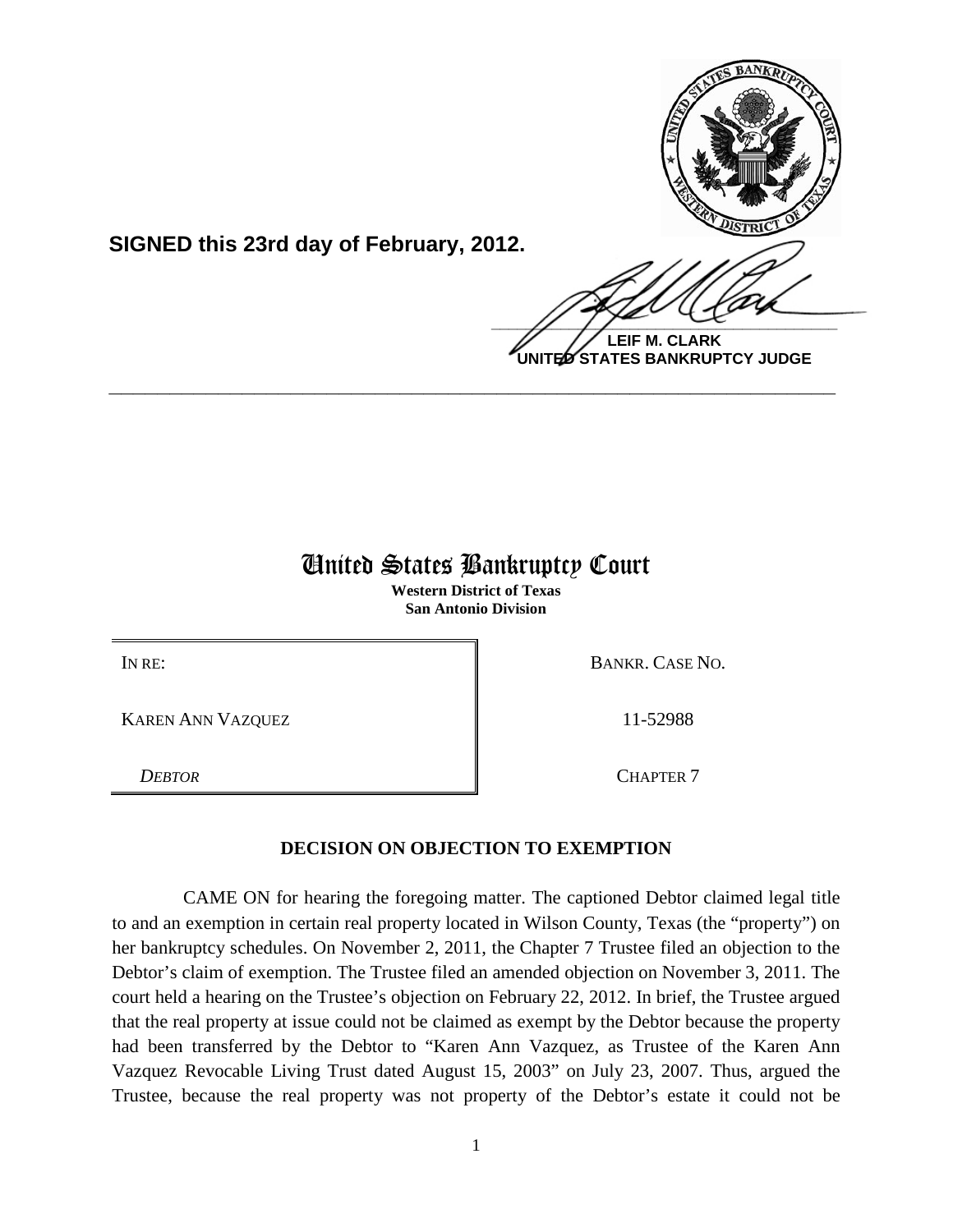exempted by the Debtor. The Trustee further argued that although section 41.0021(b) of the Texas Property Code allows one to claim a homestead exemption in property transferred to a qualifying trust, here, the property was transferred over two years before section 41.0021(b) was enacted in September, 2009. The Trustee maintained that section 41.0021(b) has no retroactive effect, and thus the Debtor cannot claim a homestead exemption in property transferred to the Trust in 2007.

In response to the Trustee's objection, the Debtor argued that the Trust is not a valid trust because the Debtor is both the sole trustee and sole beneficiary of the Trust, and thus the legal and equitable interests impermissibly lie in the same person. Because the Trust is invalid, she argued, the Trust property is property of the Debtor's bankruptcy estate and may be properly exempted. The Debtor also argued that section 41.0021 of the Texas Property Code does apply to this Trust, either because that statute should be read to have retroactive effect or because the Trust should be deemed to have been (re)created in August, 2010—when it was amended—thus making the statute (enacted in 2009) applicable to the amended Trust. Lastly, the Debtor argued that the Trust is exempted from property of the estate pursuant to section  $541(c)(2)$ , which exempts spendthrift trusts from property of the estate.

A warranty deed dated July 23, 2007, purports to transfer title to the property at issue here from the Debtor, as grantor, to "Karen Ann Vazquez, as Trustee of the Karen Ann Vazquez Revocable Living Trust dated August 15, 2003" as grantee. The Trust document itself, however, does not appear to have been amended to reflect this transfer of property until August 25, 2010.

The Trust explicitly states that it is to be construed in accordance with, and governed by, the laws of the state of Nevada. The Trust was originally executed and recorded in Nevada. Only the 2010 amendment was executed in Texas. The Trust names the Debtor as the sole trustee. Additionally, although the Debtor is not explicitly listed as a beneficiary in the body of the Trust document, she signed a Certificate of Appointment of Successor Trustee as both the beneficiary and trustee of the Trust. Thus, it is clear that the Debtor is both the sole trustee and sole named beneficiary of the Trust. For the reasons stated below, this fact is dispositive of the Trustee's objection to the Debtor's claim of exemption.

## *Discussion*

The court will first quickly dispose of the question regarding the applicability of section 41.0021(b) of the Texas Property Code to the Trust at hand. As noted above, the Trust was originally created on August 15, 2003. On July 23, 2007, the Debtor transferred title to the real property at issue here to the Trust. The Trust was then amended on August 25, 2010. This amendment consisted of an amended Exhibit A to the original trust which identified the real property in Texas as property of the Trust.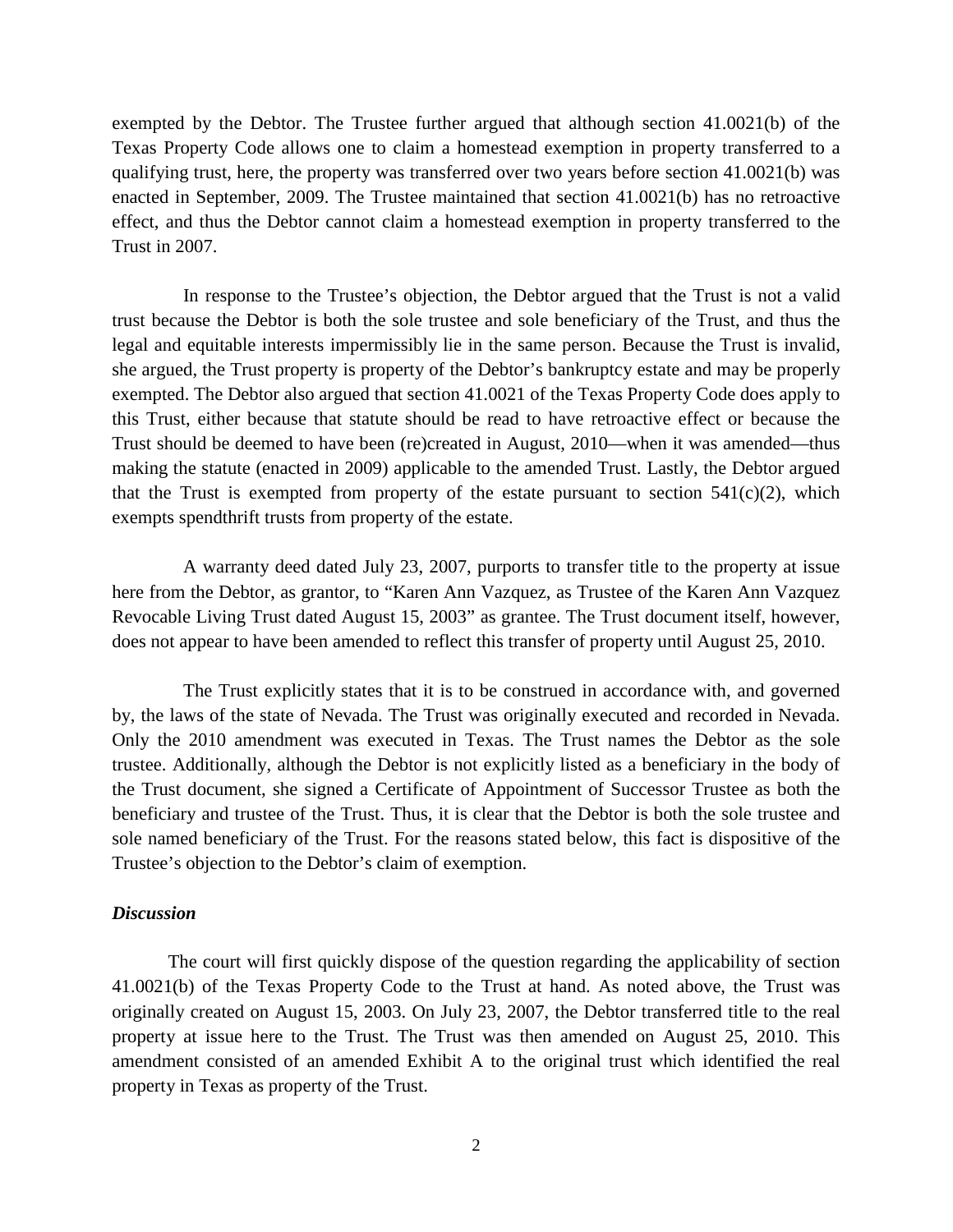The legislative notes accompanying section 41.0021(b) of the Texas Property Code state as follows: "This Act applies only to a transfer that is effective on or after the effective date of this Act [September 1, 2009]. A transfer that is effective before the effective date of this Act is governed by the law as it existed immediately before the effective date of this Act, and that law is continued in effect for that purpose." Acts 2009, 81st Leg., ch. 984 (H.B. 3767), § 2. Thus, it is clear that the date of the original transfer of the property into the Trust—rather than the date of any subsequent trust amendments—is the relevant date for determining the applicability of section 41.0021. Here, the property transfer took place in July 2007, making section 41.0021 inapplicable.

While the Trust is not a qualifying homestead trust under Texas law, if, as the Debtor argues, the Trust was never actually a valid Trust to begin with, then the Debtor, as holder of both the legal and equitable interests in the Trust property, would be entitled to claim an exemption in such property as the property was initially part of her bankruptcy estate.<sup>[1](#page-2-0)</sup> While there is a dearth of Nevada case law on this issue, it has been recognized that "in resolving trust questions, the Nevada Supreme Court has relied on the Restatements of the Law of Trusts." *Stasz v. Gonzalez (In re Stasz)*, 2011 Bankr. LEXIS 1786, at \*17 (B.A.P. 9th Cir. Apr. 5, 2011) (citing *Pryor v. Pryor*, 103 Nev. 148, 734 P.2d 718, 719 (Nev. 1987).

Section 99 of the Restatement (Second) of Trusts, titled "Beneficiary as Trustee", provides:

- (1) One of several beneficiaries of a trust can be one of several trustees of the trust.
- (2) One of several beneficiaries of a trust can be the sole trustee of the trust.
- (3) The sole beneficiary of a trust can be one of several trustees of the trust.
- (4) If there are several beneficiaries of a trust, the beneficiaries may be the trustees.
- (5) *The sole beneficiary of a trust cannot be the sole trustee of the trust*.

 $\overline{\phantom{0}}$ 

<span id="page-2-0"></span><sup>1</sup> At the hearing the Trustee, relying on *In re Betcher*, 2009 WL 210677 (Bankr. S.D. Tex. Jan. 26, 2009), argued that, because no adversary proceeding had been filed to determine the validity of the Trust, the court should not decide the issue of the Trust's validity, but rather should only decide whether, assuming the Trust's validity, the Debtor could claim a homestead exemption in Trust property. In *Betcher*, the Debtors did not claim a legal interest in the property being claimed as exempt. Rather, the Debtors only claimed (and sought to exempt) a possessory interest in the property being held in trust. *Id*. at \*3. The *Betcher* court did not have to reach the issue of the validity of the trust to determine whether the Debtors had a legitimate possessory interest in the property. Here, by contrast, the Debtor maintains that she holds the subject property in her own right, and that a trust never came into existence. The Trustee would have the court assume the facial validity of the trust, and require an adversary proceeding to reach the proposition suggested by the Debtor. But where the trust instrument *itself* facially demonstrates that no trust was created, it elevates form over substance to demand that an adversary proceeding be filed in order to make that legal determination. In *Betcher*, facts would have had to have been developed in order to determine whether the trust in that case was valid. No facts require development here. The instrument itself proves its own invalidity. *See*  discussion *infra.* The court accordingly declines to require an adversary proceeding to arrive at the obvious.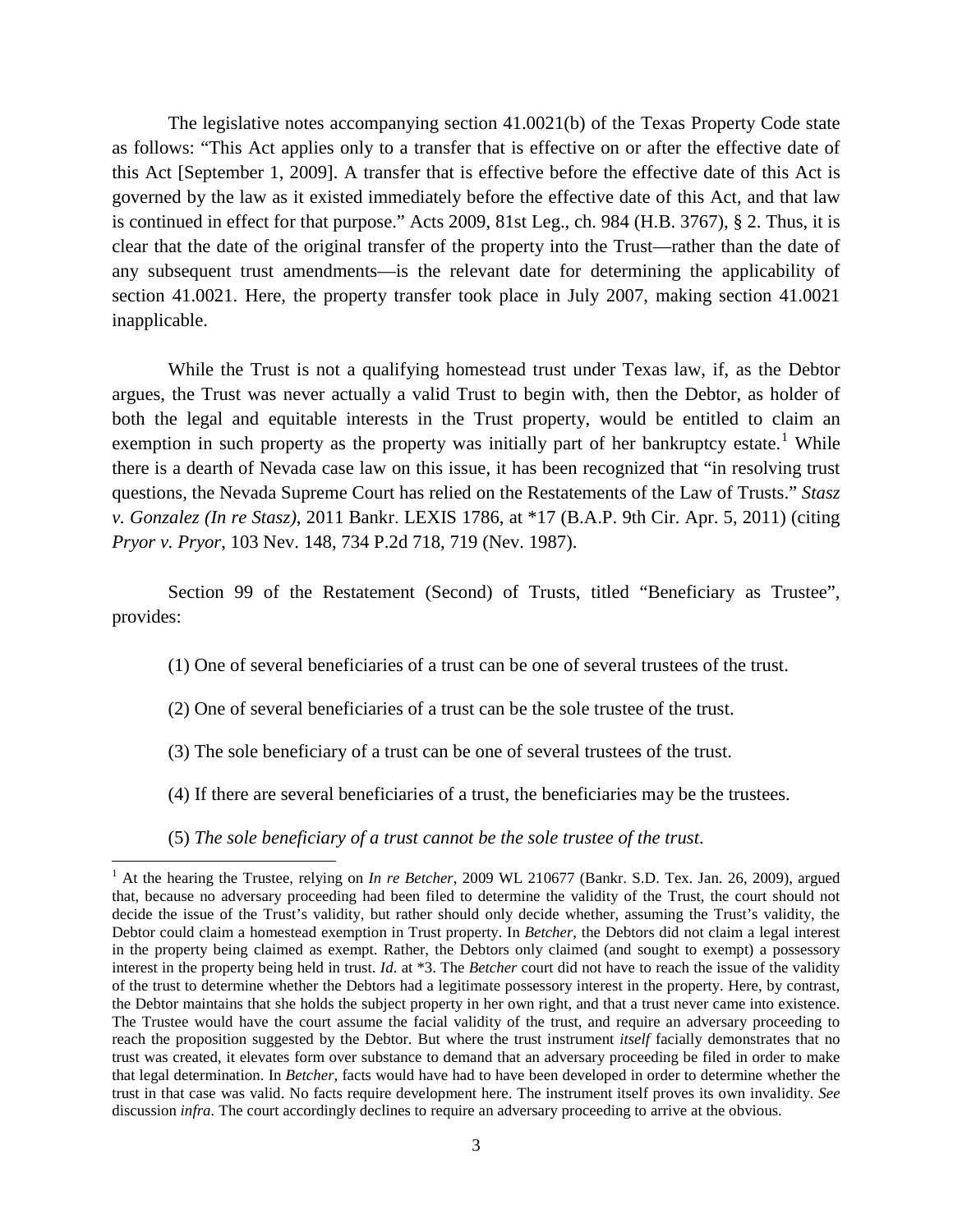RESTATEMENT (SECOND) OF TRUSTS, § 99 (1959) (emphasis added). Comment 5 to this section states:

Where one person has both the legal title to property and the entire beneficial interest, he holds it free of trust. There is no separation of the legal and beneficial interests, and there are no duties running from himself to himself, and no rights against himself. He is in a position where he can dispose of the property as freely as any owner can do, since there is no one who can maintain a proceeding against him to prevent him from so doing, and if he transfers the property there is no one who can make him accountable for the proceeds or can reach the property in the hands of the transferee. He cannot himself maintain an action against the transferee since he cannot base an action upon his own voluntary act in making the transfer.

*Id.*, comment 5. Additionally, section 341 of the Restatement, titled "Merger", provides:

(1) Except as stated in Subsection (2), if the legal title to the trust property and the entire beneficial interest become united in one person who is not under an incapacity, the trust terminates.

(2) If the beneficiary of a spendthrift trust having the entire beneficial interest in the trust property becomes without his consent the sole trustee, he can procure the appointment of a new trustee and have the trust reconstituted.

RESTATEMENT (SECOND) OF TRUSTS,  $\S$  341 (1959).<sup>[2](#page-3-0)</sup> In short, because the Debtor is the sole trustee and sole beneficiary of the Trust at issue here, she actually holds the Trust property free of any trust. The Trust property thus constitutes property of the Debtor's bankruptcy estate. Accordingly, the Trustee's objection to the Debtor's claim of exemption (on the basis that the Debtor did not own the property at the time of filing, and thus the property, not being property of the Debtor's estate, could not be exempted by her) must be denied.

ı

<span id="page-3-0"></span><sup>&</sup>lt;sup>2</sup> Texas law is also clear that "[w]here one person has both the legal title to the property and the entire beneficial interest, he holds it free of trust." *Moody v. Pitts*, 708 S.W.2d 930, 934 (Tex. App.--Corpus Christi 1986). *See also Denton v. Seals (In re Denton)*, 169 B.R. 612, 615 (W.D. Tex. 1994) (stating that "[o]ne of the most fundamental requirements for the creation of a trust is that the legal and equitable interests in the trust's property be vested in different people") (citing TEX. PROP. CODE ANN. § 112.034(a) (Vernon 1984)); *Shands v. Texas State Bank*, 2001 Tex. App. LEXIS 109, at \*9 (Tex. App.--San Antonio Jan. 10, 2001) (unpublished) ("[I]f there is a failure to achieve and sustain a split of legal and equitable title, merger will occur. If a settlor transfers both the legal title and all equitable interests in property to the same person or retains both the legal title and all equitable interests in the property himself as both the sole trustee and the sole beneficiary, the trust is not created and the transferee holds the property as his own. Normally, a trust will terminate if the legal title to the trust property and all equitable interests in the trust become united in one person.") (citing § 112.034(b)).